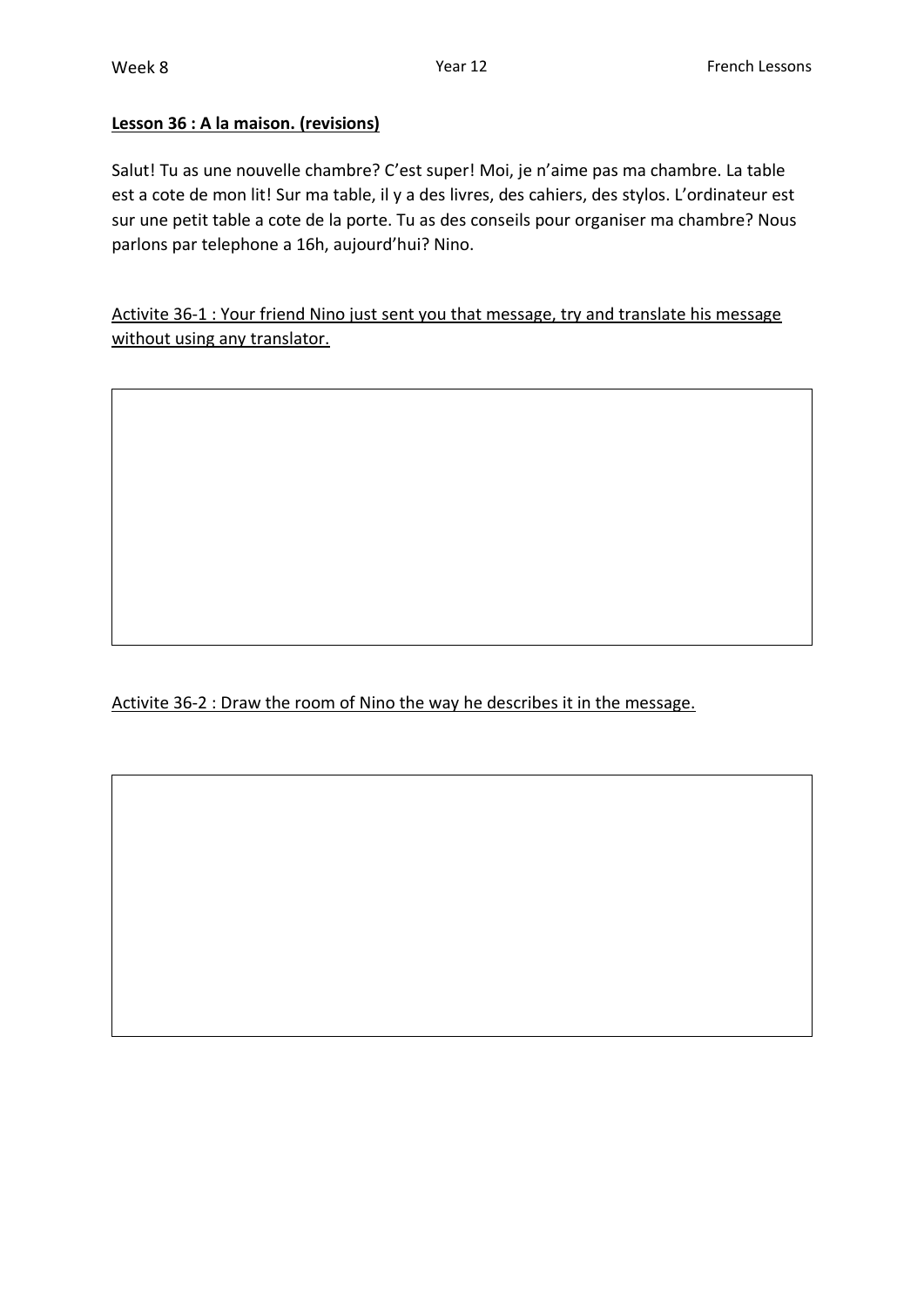## **Lesson 37 : Les vetements (the clothing).** (revisions)

Salut! Tu vas a la celebration de Laura demain?

A quelle heure tu vas? Moi, j'ai un probleme. Je n'ai pas de vetements beaux pour la celebration... Je n'aime pas les jupes, mes jeans sont moches et je n'ai pas de beaux tricot! Et toi, pour la celebration, quels vetements tu portes? Juliette.

Activite 37-1 : Translate Juliette's message.

Activite 37-2 : Reply to Juliette's message.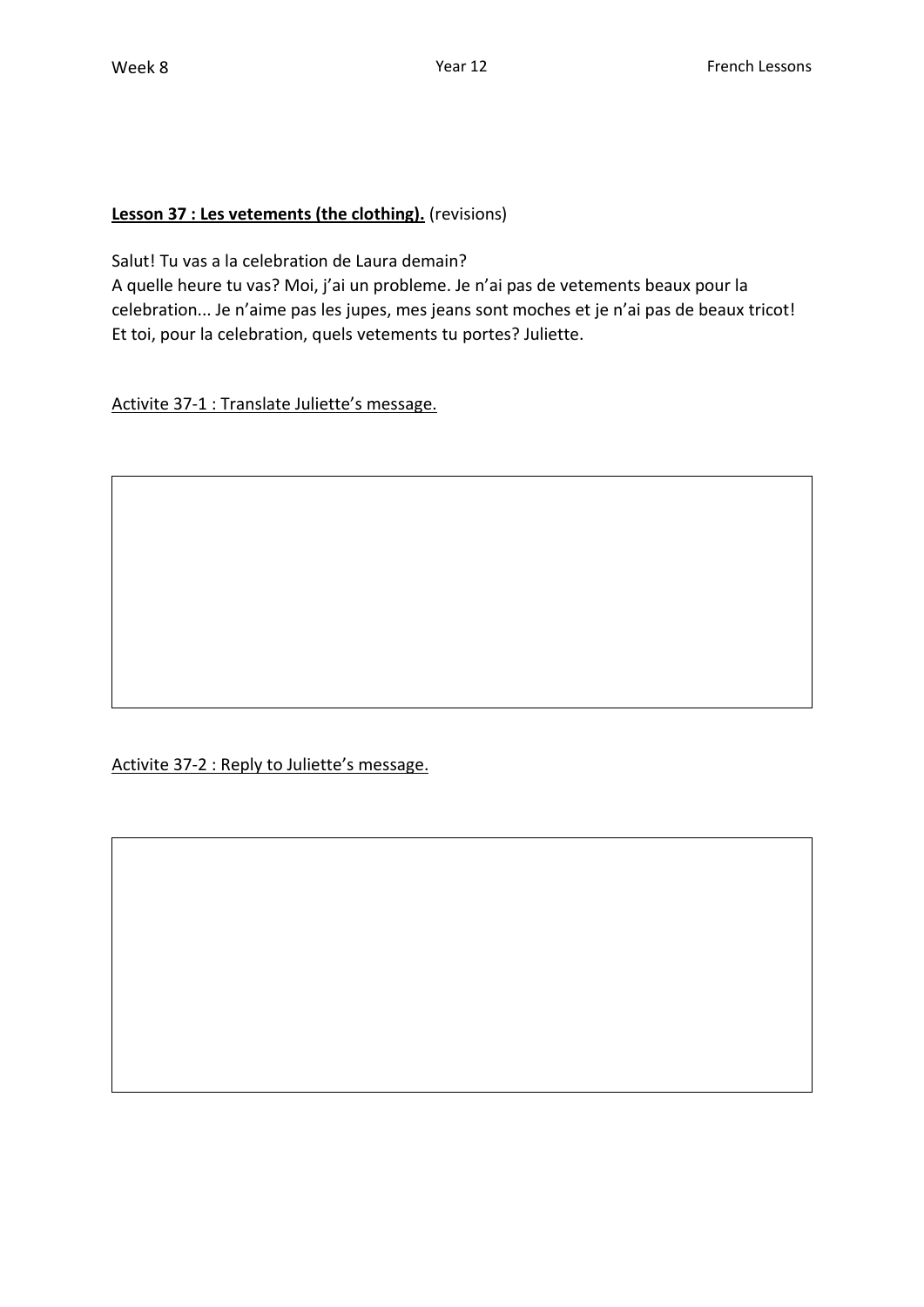# **Lesson 38 : – Les accessoires (the accesories).** (revisions)

Salut! Tu connais le site internet "Ma mode a moi"? Il y a des vetements et des accessoires pas chers! Voila mes achats: une robe rose avec une ceinture noire. La robe est maginfique! Elle coute 20 Dollars! Il y a aussi un beau collier jaune, et une bracelet rouge! Tu aimes les accessoires de mode? Tu portes des accessoires de mode?

Pour Samuel, tu peux acheter son cadeau d'anniversaire parce qu'il y a un beau chapeau noir. Je lui achete des lunettes marrons. Bisous! Anouk.

Activite 38-1 : Translate Anouk's message.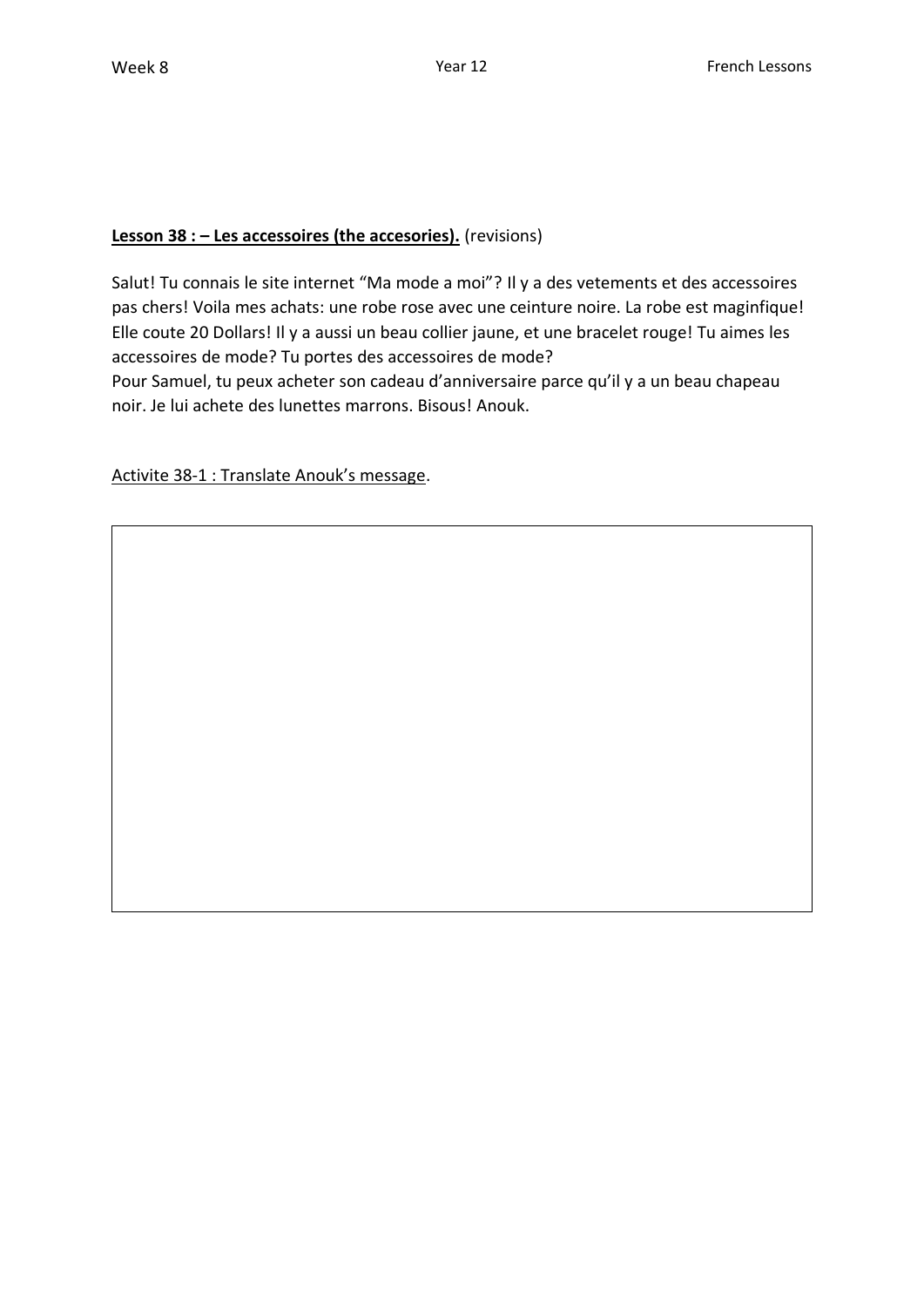#### **Lesson 39 : Le futur proche (the near future).** (revisions)

To form the near future in French is very similar to English :

The verb ALLER "to go" is involved in both cases! Here is an example with the verb MANGER "to eat".

Je vais manger – I'm going to eat.

Tu vas manger – You're going to eat.

Il va manger – He's going to eat.

Elle va manger – She's going to eat.

Nous allons manger – We're going to eat.

Vous allez manger – You people are going to eat.

Ils vont manger – They boys are going to eat.

Elles vont manger – They girls are going to eat.

Activite 39-1 : Learn this new form by writing it down and reading it out loud for 10 minutes.

Activite 39-2 : Create 5 sentences with the near future form in French and translate them in English.